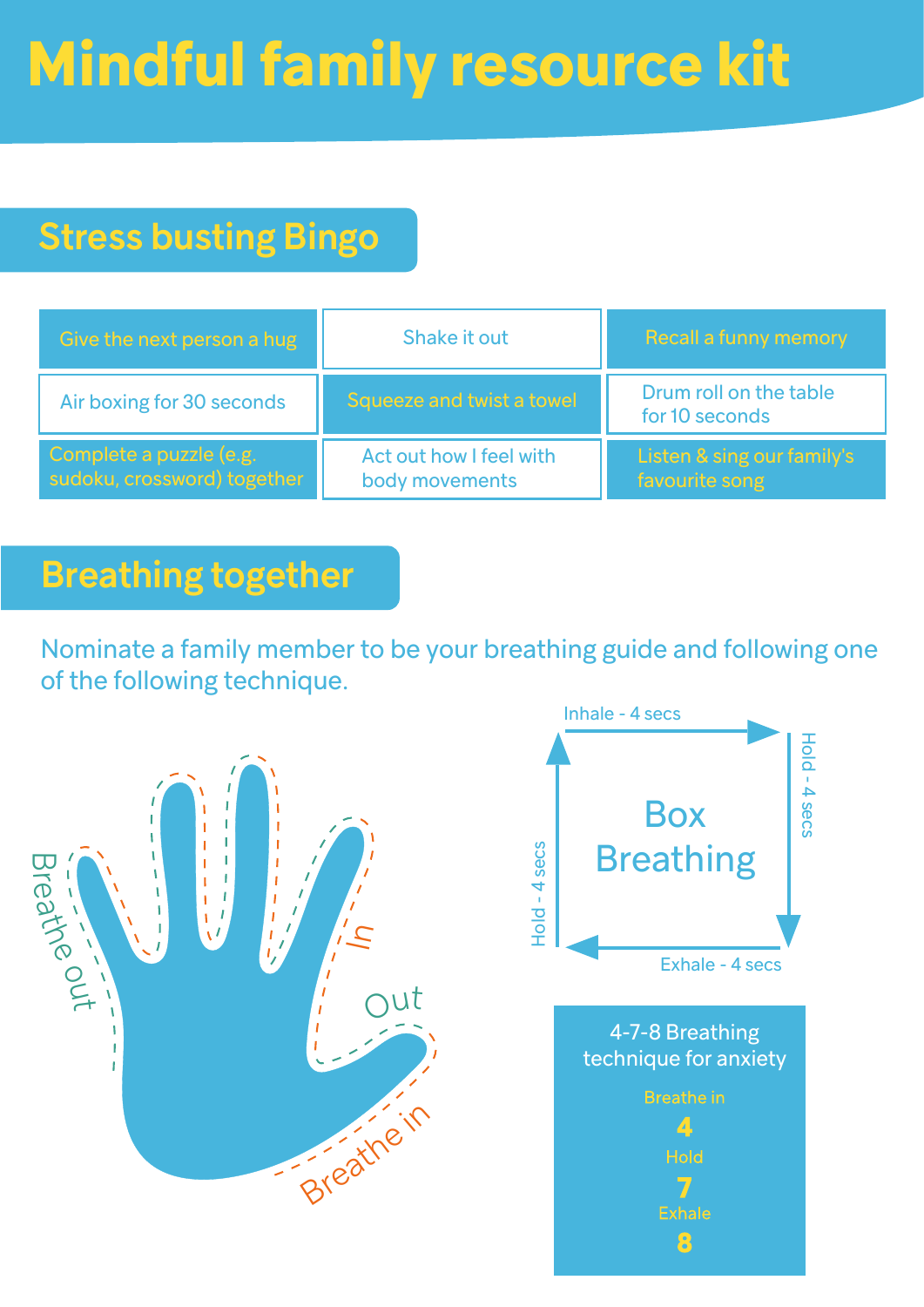## 12345 calming exercise



**Name 4**  things you can see

**Name 5**  things you can feel

#### Take turn completing the following sentences

- 1. I am proud of \_\_\_\_\_\_\_\_\_\_\_\_\_ because \_\_\_\_\_\_\_\_\_\_\_\_\_\_\_\_\_\_\_\_\_.
- 2. When I am \_\_\_\_\_\_\_\_\_\_\_\_\_\_(happy/ sad/ angry/ excited etc.), I like to
- 3. I feel good when \_\_\_\_\_\_\_\_\_\_\_\_\_\_\_\_\_\_\_.
- 4. People who gets me know that I \_\_\_\_\_\_\_\_\_\_\_\_\_\_\_\_\_\_\_\_\_\_\_\_\_.
- 5. My biggest wish is \_\_\_\_\_\_\_\_\_\_\_\_\_\_\_\_\_\_\_\_\_.

\_\_\_\_\_\_\_\_.

- 6. When I am feeling \_\_\_\_\_\_\_\_\_ (angry/ sad/ frustrated etc.), people can help me by \_\_\_\_\_\_\_\_\_\_\_\_\_\_\_.
- 7. My favourite time of the day is \_\_\_\_\_\_\_\_\_\_ because \_\_\_\_\_\_\_\_\_\_\_\_\_\_.
- 8. My favourite place to be is \_\_\_\_\_\_\_\_\_\_ because \_\_\_\_\_\_\_\_\_\_\_\_\_\_\_.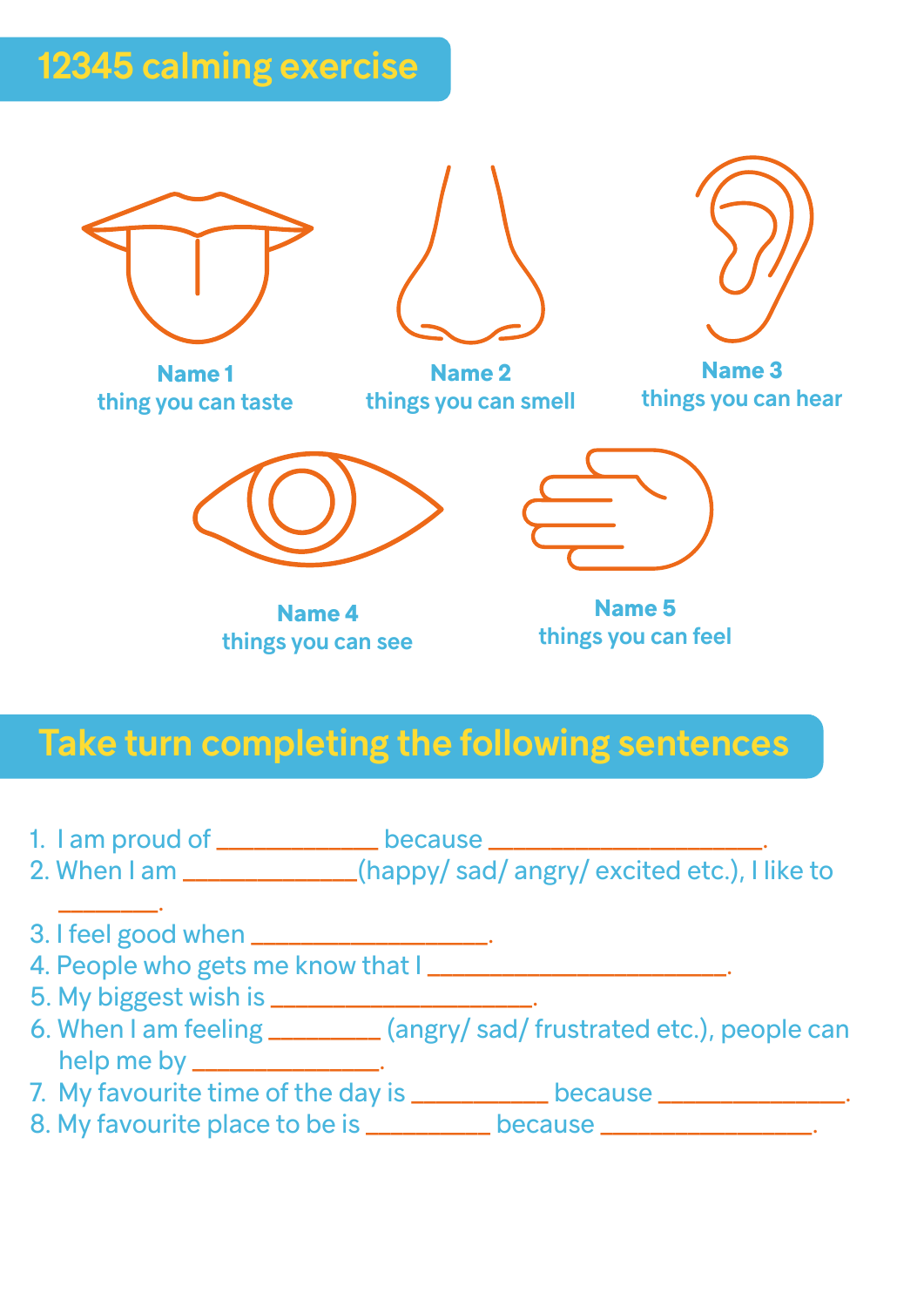Design a family crest using each family member's favourite colour, motto, strengths as well as your family's values.

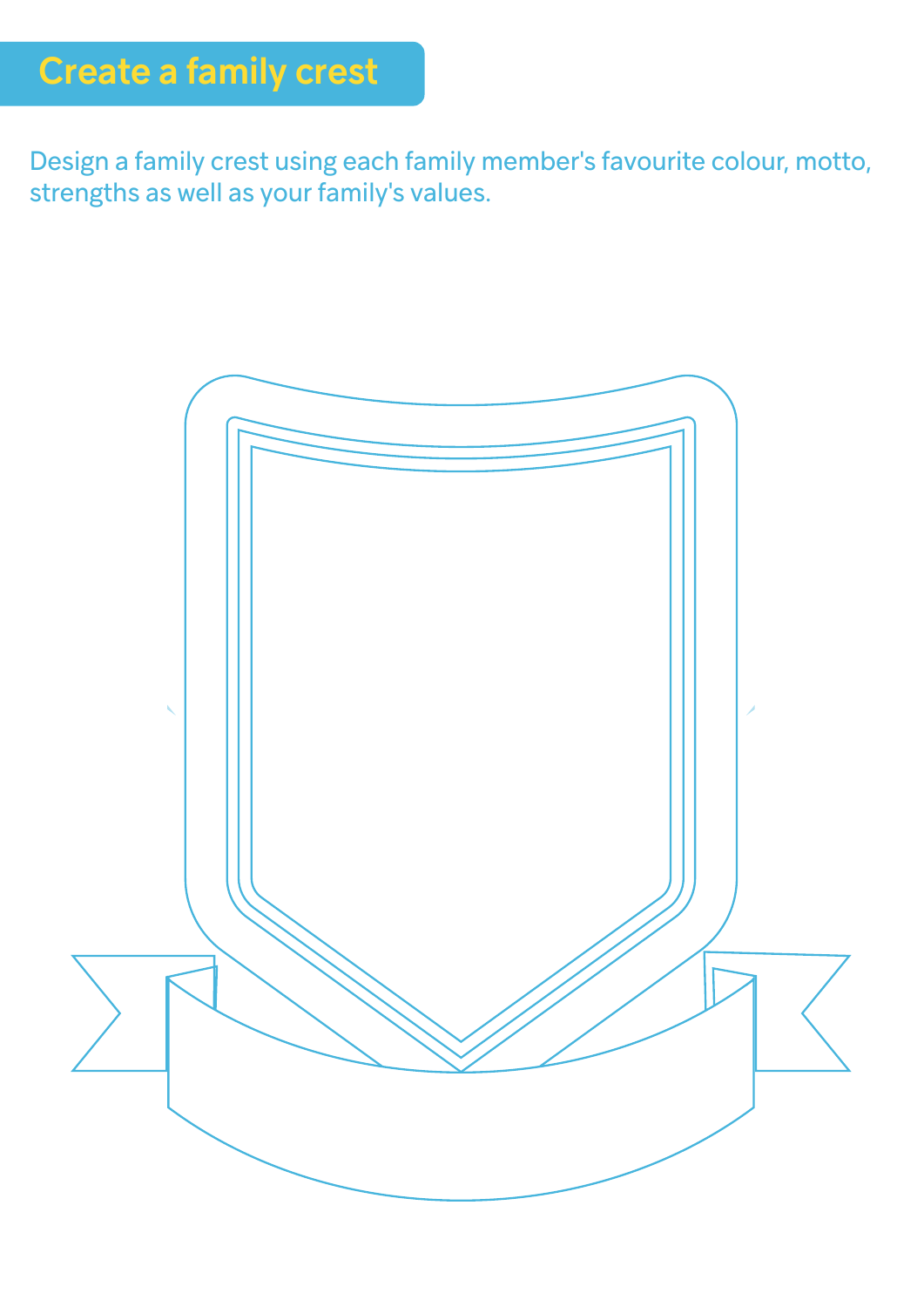### Tree of life

This activity helps us identity supportive resources around us and remind us of our strengths.

**Step 1:** Each family member can create their own tree.

**Step 2:** Display your trees together to form a forest.

**Step 3:** Discuss what storms your family is facing and how you can use your strengths to overcome the difficulties.